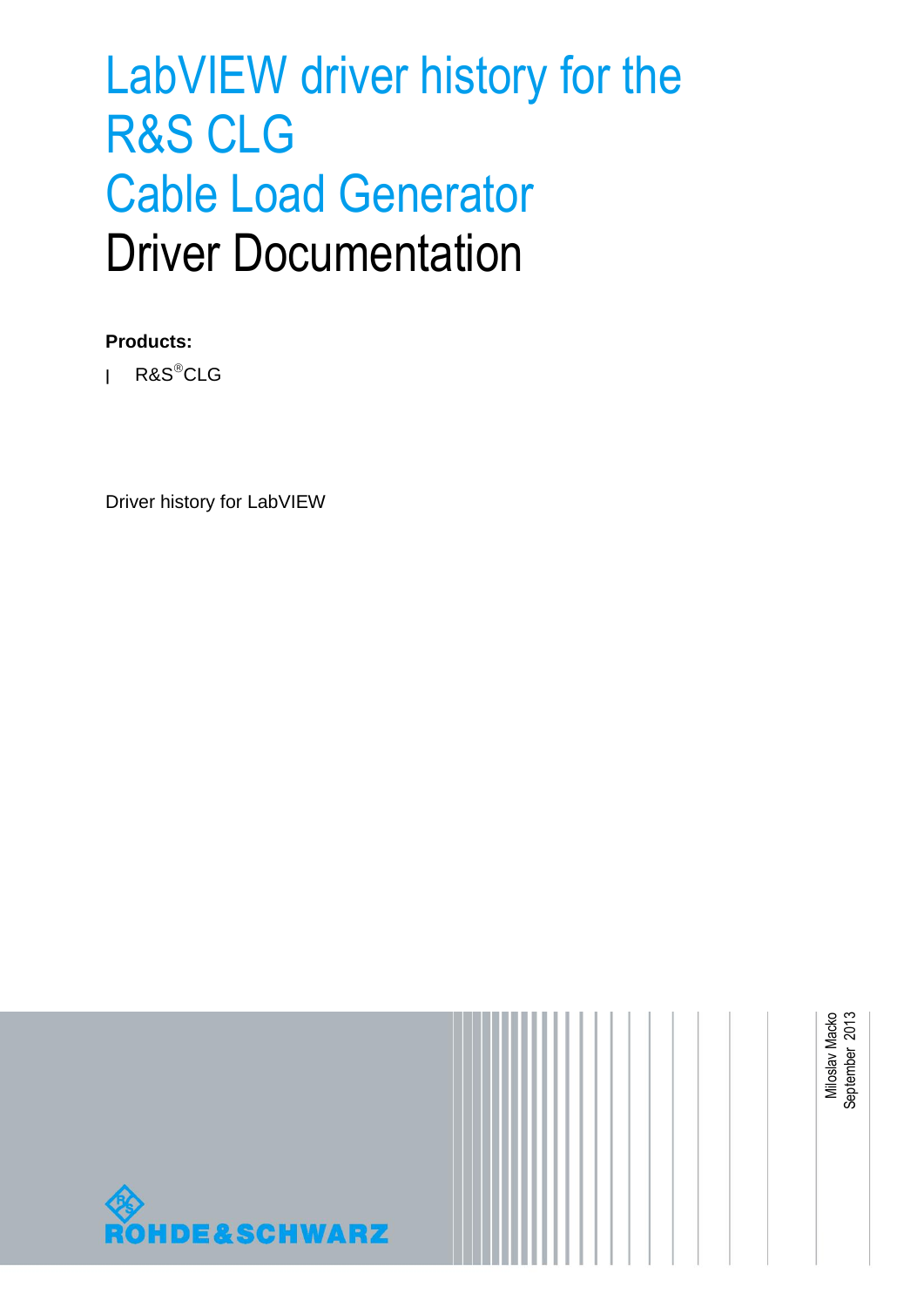### Table of Contents

|--|--|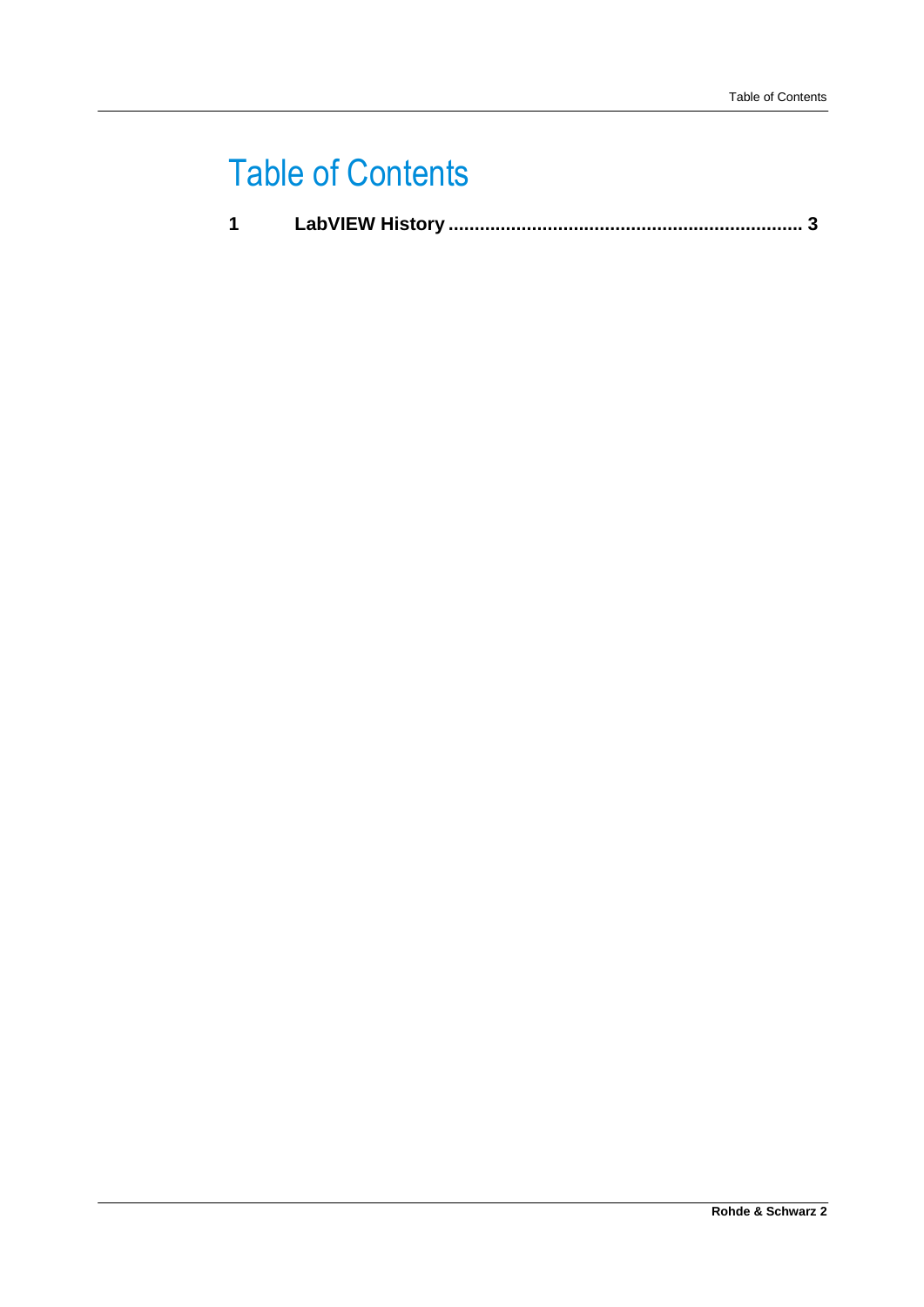## <span id="page-2-0"></span>1 LabVIEW History

| <b>rsclg Instrument Driver</b>    |         |                                                                                  |  |
|-----------------------------------|---------|----------------------------------------------------------------------------------|--|
| <b>Driver history for LabVIEW</b> |         |                                                                                  |  |
| Revision                          | Date    | Note                                                                             |  |
| 1.0.2                             | 09/2013 | * Modified:                                                                      |  |
|                                   |         | - Configure Channel Settings.vi - fixed order of execution of attribute settings |  |
| 1.0.1                             | 07/2012 | * Support for firmwave version 1491                                              |  |
|                                   |         | * Modified:                                                                      |  |
|                                   |         | - added support for J83C transmission mode:                                      |  |
|                                   |         | - Configure Transmission Mode.vi                                                 |  |
|                                   |         | - Configure Block Settings.vi                                                    |  |
| 1.0.0                             | 02/2012 | * Support for firmware version 1425                                              |  |
|                                   |         | * Initial release                                                                |  |